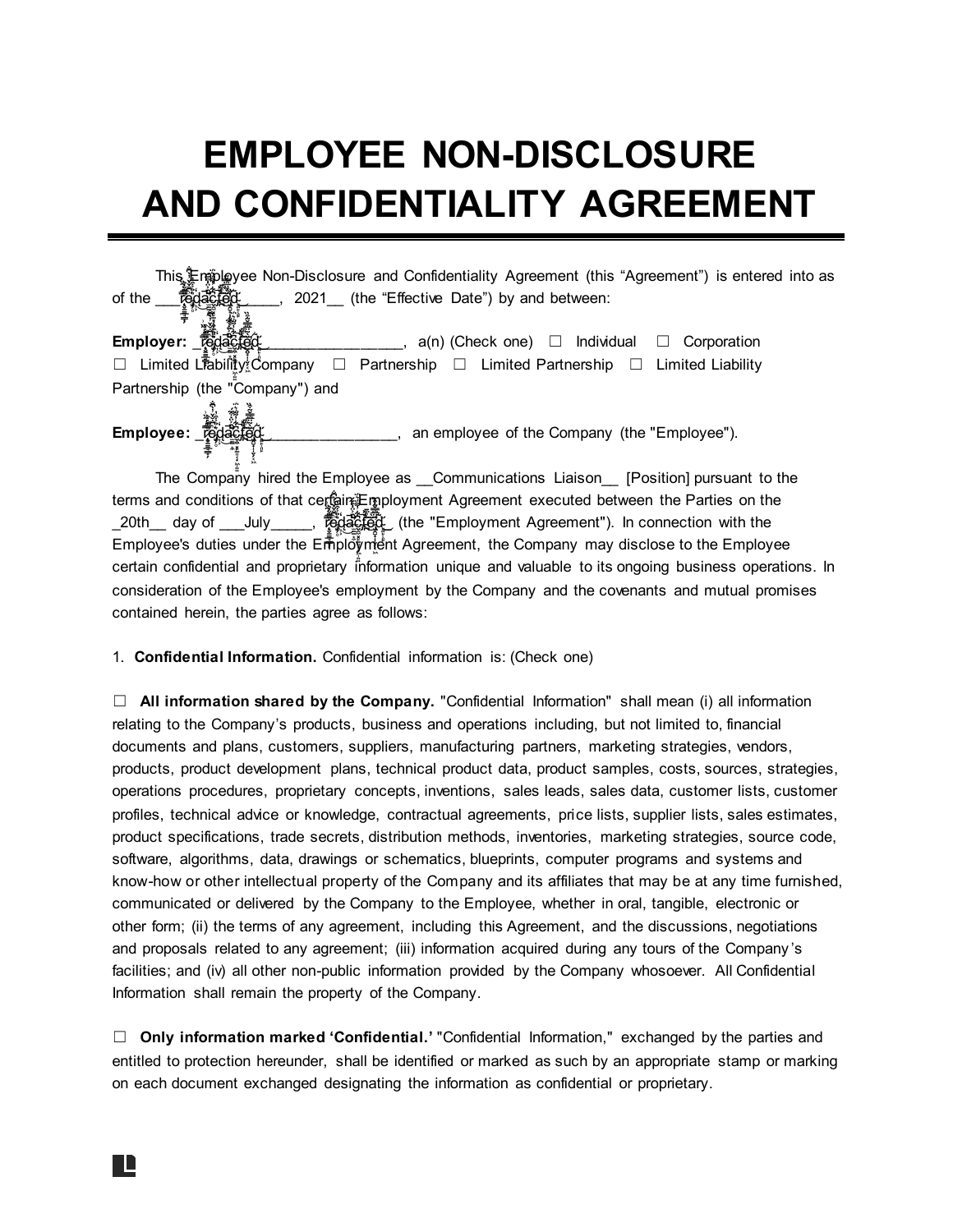☐ **Specific information.** The term "Confidential Information" as used in this Agreement shall mean any data or information that is competitively sensitive material and not generally known to the public, including, but not limited to, information relating to any of the following, which the Company considers confidential: (Check all that apply)

☐ 'Accounting Information' which includes all books, tax returns, financial information, financial forecasts, pricing lists, purchasing lists and memos, pricing forecasts, purchase order information, supplier costs and discounts, or related financial or purchasing information.

☐ 'Business Operations' which includes all processes, proprietary information or data, ideas or the like, either in existence or contemplated related to the Company's daily and long-term plans for conducting the Company's business.

 $\Box$  'Computer Technology' which includes all computer hardware, software or other tangible and intangible equipment or code either in existence or development.

 $\Box$  'Customer Information' which includes the names of entities or individuals, including their affiliates and representatives, that the Company provides and sells its services or goods to, as well as any associated information, including but not limited to, leads, contact lists, sales plans and notes, shared and learned sales information such as pricing sheets, projections or plans, agreements, or such other data.

☐ 'Intellectual Property' which includes patents, trademarks, service marks, logos, trade names, internet or website domain names, rights in designs and schematics, copyrights (including rights in computer software), moral rights, database rights, in each case whether registered or unregistered and including applications for registration, in all rights or forms anywhere in the world.

☐ 'Marketing and Sales Information' which includes all customer leads, sales targets, sales markets, advertising materials, sales territories, sales goals and projections, sales and marketing processes or practices, training manuals or other documentation and materials related to the sales, marketing and promotional activities of the Company and its products or services.

☐ 'Proprietary Rights' which includes any and all rights, whether registered or unregistered, in and with respect to patents, copyrights, trade names, domain names, logos, trademarks, service marks, confidential information, know-how, trade secrets, moral rights, contract or licensing rights, whether protected under contract or otherwise under law, and other similar rights or interests in intellectual property.

☐ 'Procedures and Specifications' which includes all procedures and other specifications, criteria, standards, methods, instructions, plans or other directions prescribed by the Company for the manufacture, preparation, packaging and labeling, and sale of its products or services.

☐ 'Product Information' which includes the Company's products which are being contemplated for sale, manufactured, marketed, listed, or sold, including any fixes, revisions, upgrades, or versions, of which consists of all data, software and documentation related thereto.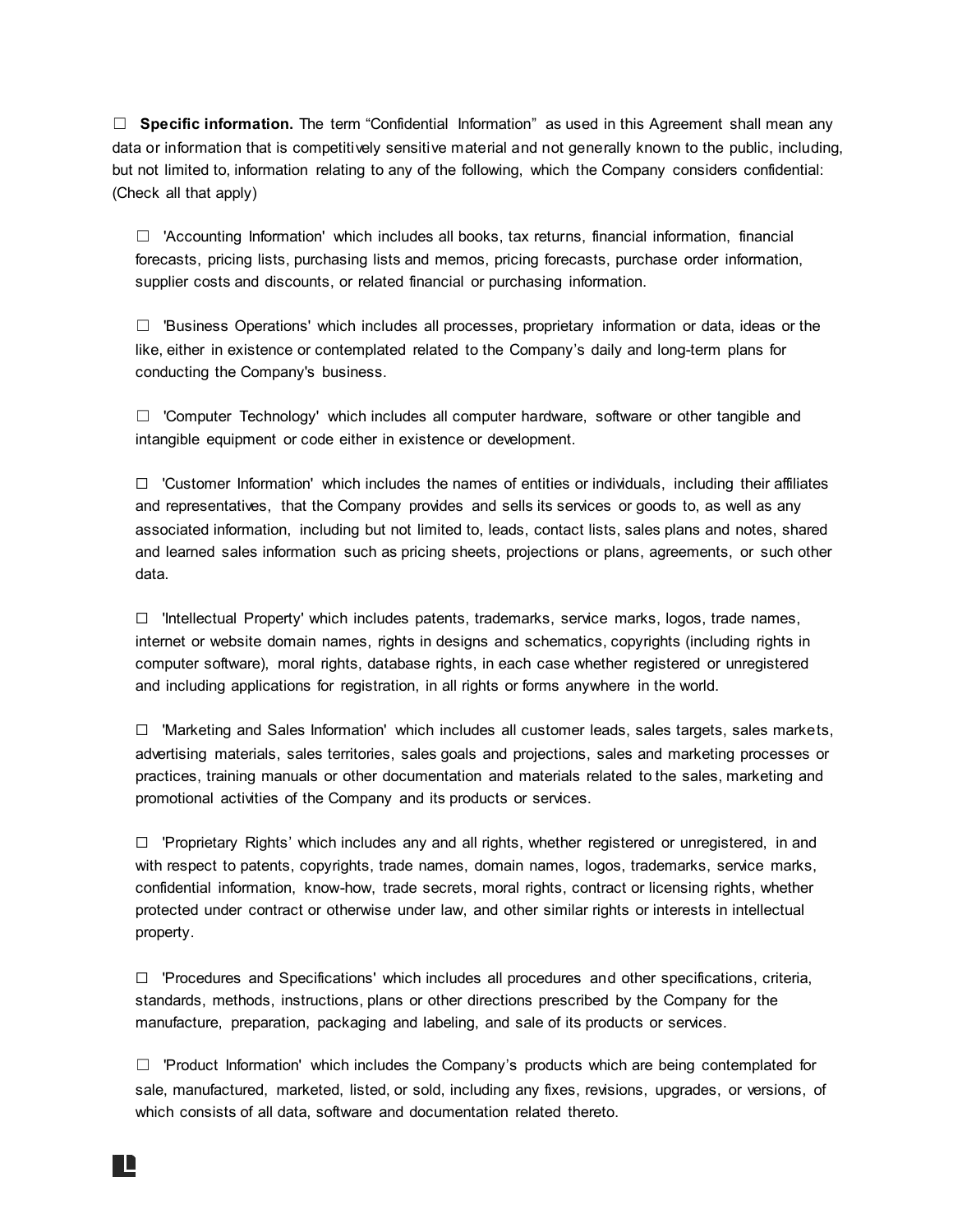$\Box$  'Service Information' which means the services provided by the Company, including the method, details, means, skills and training, which consists of all data, software and documentation related thereto.

 $\Box$  'Software Information' which means the proprietary computer programs of the Company, including all fixes, upgrades, new versions, new enhancements, modifications, edits, conversions, replacements, or the like, in machine readable form or documentation and materials, and all copies and translations of such computer programs, documentation and materials, regardless of the form or media of expression or storage.



2. **Exclusions from Confidential Information.** The obligation of confidentiality with respect to Confidential Information will not apply to any information:

a. If the information is or becomes publicly known and available other than as a result of prior unauthorized disclosure by the Employee;

b. If the information is or was received by the Employee from a third-party source which, to the best knowledge of the Employee, is or was not under a confidentiality obligation to the Company with regard to such information;

c. If the information is disclosed by the Employee with the Company's prior written permission and approval;

d. If the information is independently developed by the Employee prior to disclosure by the Company and without the use and benefit of any of the Company's Confidential Information; or

e. If the Employee may disclose only such portion of the Confidential Information which it is legally obligated to disclose the Employee is legally compelled by applicable law, by any court, governmental agency, or regulatory authority or subpoena or discovery request in pending litigation, but only if, to the extent lawful, the Employee gives prompt written notice of that fact to the Company prior to disclosure so that the Company may request a protective order or other remedy, the Employee may disclose only such portion of the Confidential Information which it is legally obligated to disclose.

3. **Obligation to Maintain Confidentiality.** With respect to Confidential Information:

a. The Employee agrees to retain the Confidential Information in strict confidence, to protect the security, integrity, and confidentiality of such information and to not permit unauthorized access to or unauthorized use, disclosure, publication, or dissemination of Confidential Information except in conformity with this Agreement.

b. Confidential Information is and will remain the sole and exclusive property of the Company and will not be disclosed or revealed by the Employee, except (i) to other employees of the Company who have a need to know such information and agree to be bound by the terms of this Agreement.

c. The Employee agrees that, in the event the Employee must download, access, process, transfer or otherwise communicate Confidential Information, the Employee will comply with all laws and